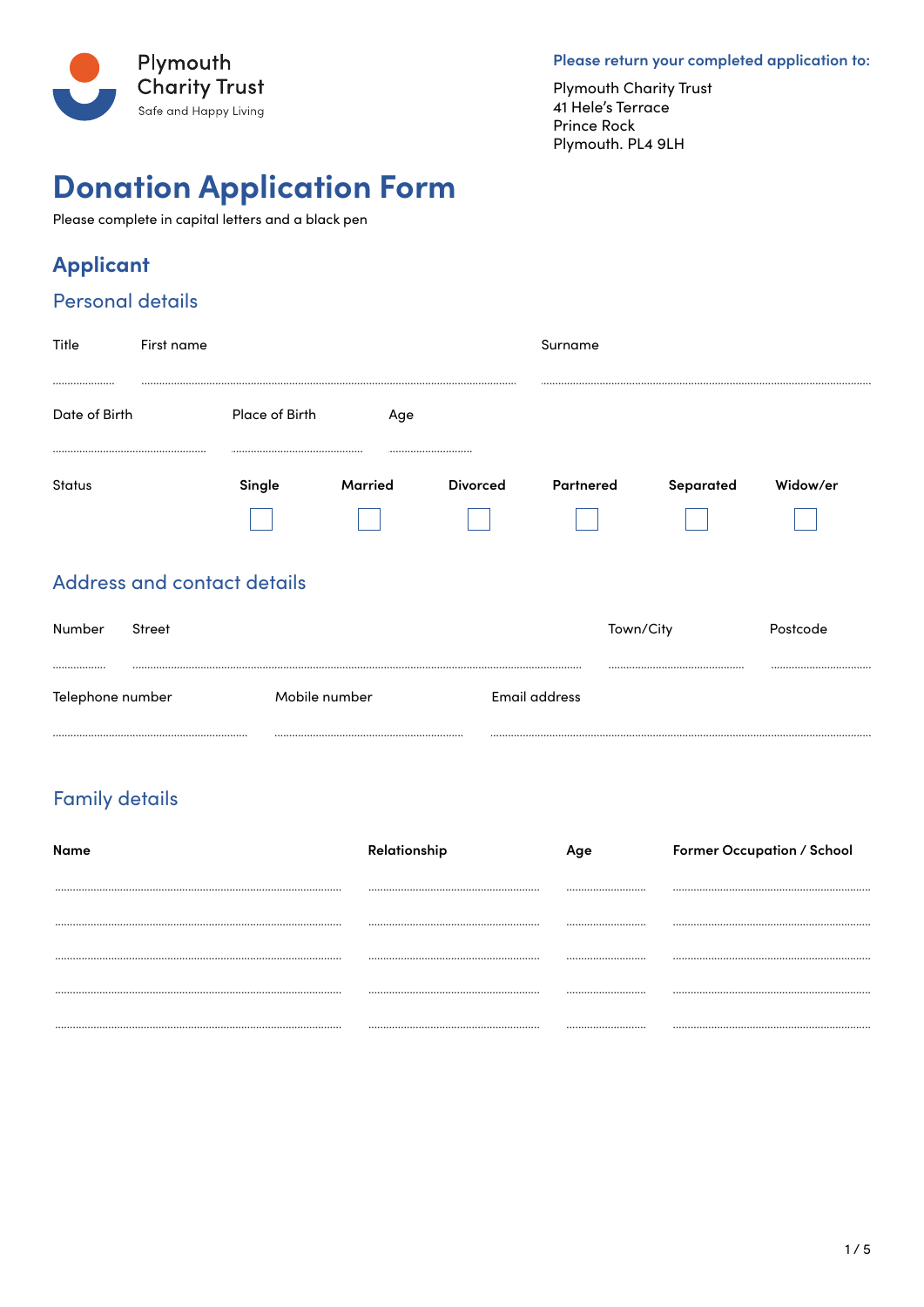

# **Donation Application Form**

Please complete in capital letters and a black pen

#### **Your Income**

Please complete all sources of weekly income. Leave fields blank if they are not relevant to you:

| Income                               | Amount |
|--------------------------------------|--------|
| 1. Husband's wage                    |        |
| 2. Wife's wage                       |        |
| 3. Partner's wage                    |        |
| 4. Income support                    |        |
| 5. Incapacity benefit                |        |
| 6. Severe disability benefit         |        |
| 7. Child benefit                     |        |
| 8. Family credit                     |        |
| 9. Attendance allowance              |        |
| 10. Disability living allowance-care |        |
| 11. Invalid care allowance           |        |
| 12. Unemployment benefit             |        |
| 13. Housing benefit                  |        |
| 14. Maintenance payments             |        |
| 15. Retirement pension               |        |
| 16. Occupational pension             |        |
| 17. TV Licence                       |        |
| 18. Other income (specify)           |        |

**Total income**

£ ...................................

....................................................................................................................................................................................................................................................................................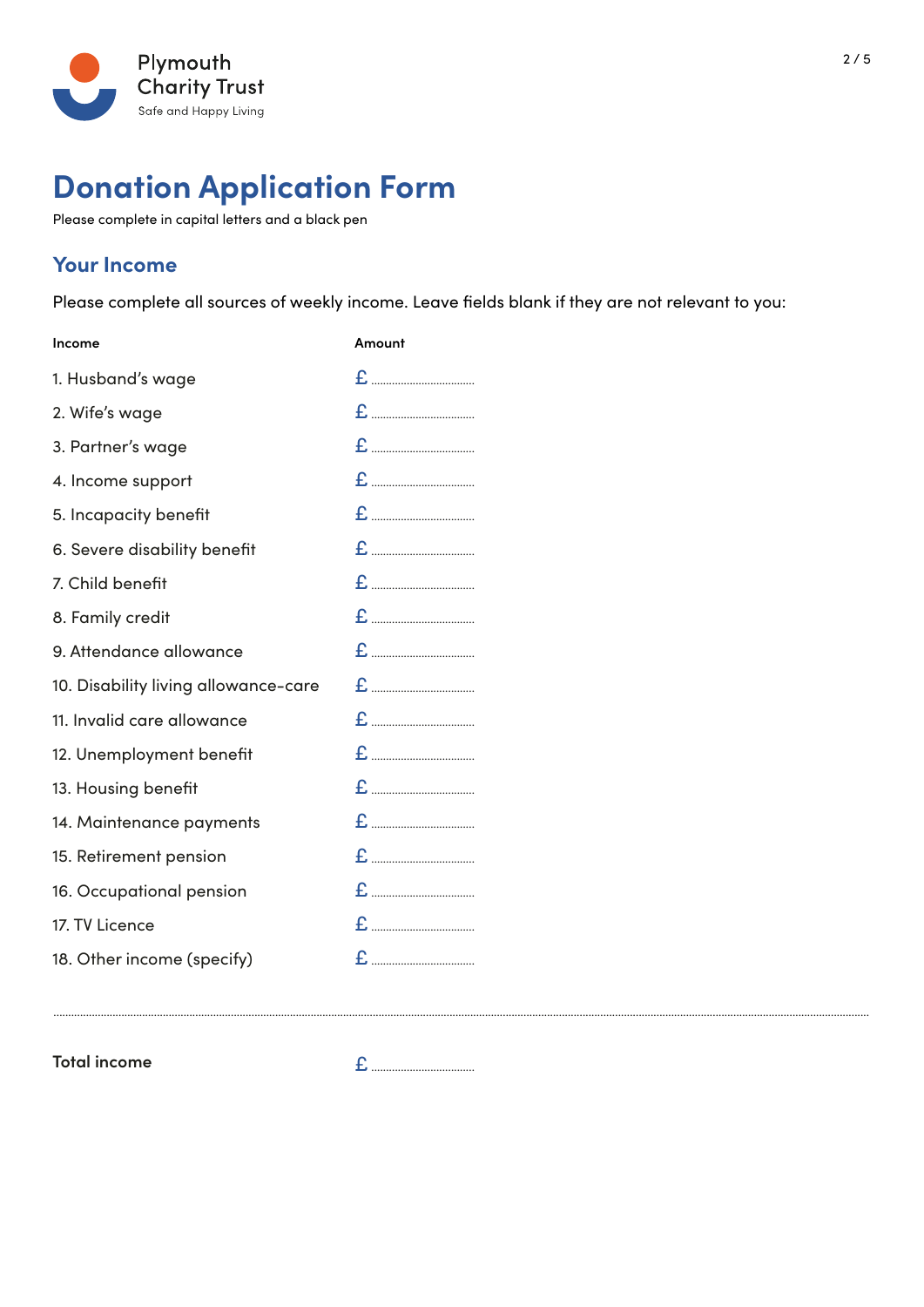

# **Almshouse Application Form**

Please complete in capital letters and a black pen

#### **Your expenditure**

Please complete all sources of weekly expenditure. Leave fields blank if they are not relevant to you:

| <b>Expenditure</b>                         | Amount |
|--------------------------------------------|--------|
| 1. Rent/Mortgage                           |        |
| 2. Council tax                             |        |
| 3. Water rates                             |        |
| 4. Electricity                             |        |
| 5. Gas                                     |        |
| 6. Coal/paraffin                           |        |
| 7. Insurance                               |        |
| 8. Fares/travel                            |        |
| 9. Car expenses                            |        |
| 10. Household expenses (food, laundry etc) |        |
| 11. Clothing                               |        |
| 12. Maintenance                            |        |
| 13. Childminding fees                      |        |
| 14. HP commitments                         |        |
| 15. Telephone                              |        |
| 16. TV Rental                              |        |
| 17. Other income (specify)                 |        |

**Total expenditure**

£ ...................................

....................................................................................................................................................................................................................................................................................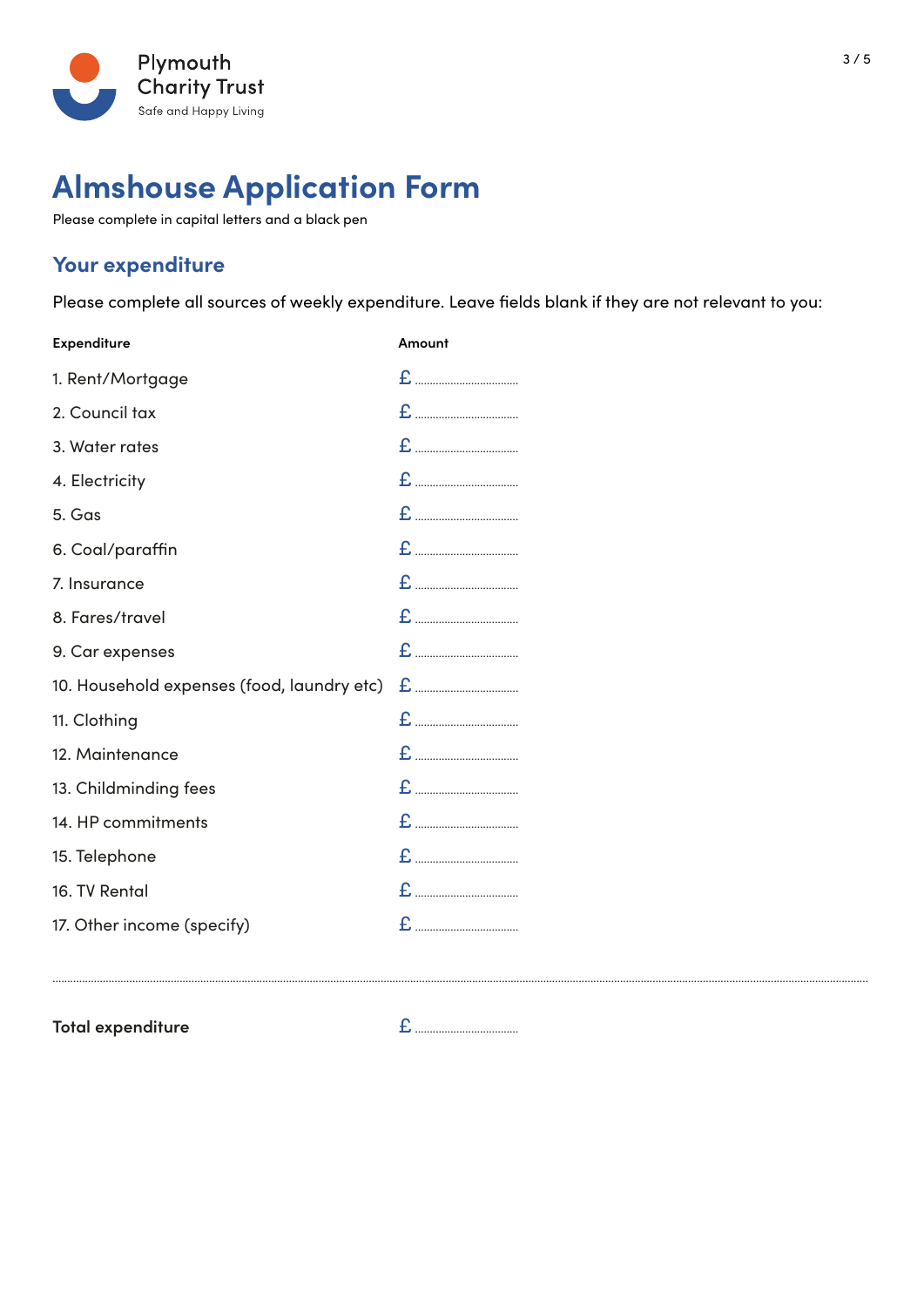

# **Almshouse Application Form**

Please complete in capital letters and a black pen

### Purpose for which grant is sought

| <b>Total Cost of item</b>                                                                                 |        | <b>Applicants Contribution</b> |    |
|-----------------------------------------------------------------------------------------------------------|--------|--------------------------------|----|
| Has the applicant applied to or received help from any other source?<br>If yes, please give details       |        | (if any)<br>Yes                | No |
| <b>Statutory Help</b>                                                                                     | Amount |                                |    |
| 1. Social Service                                                                                         |        |                                |    |
| 2. LA Housing Dept                                                                                        |        |                                |    |
| 3. Local Health Authority                                                                                 |        |                                |    |
| 4. DSS                                                                                                    |        |                                |    |
| 5. Other                                                                                                  |        |                                |    |
| Other charitable trusts                                                                                   | Amount |                                |    |
|                                                                                                           |        |                                |    |
|                                                                                                           |        |                                |    |
|                                                                                                           |        |                                |    |
|                                                                                                           |        |                                |    |
|                                                                                                           |        |                                |    |
| <b>Total Receive</b><br>To date                                                                           | £<br>  | Total Still Required           |    |
| Has the applicant ever received previous financial help from this Trust?<br>If yes, please specified when |        | Yes                            | No |